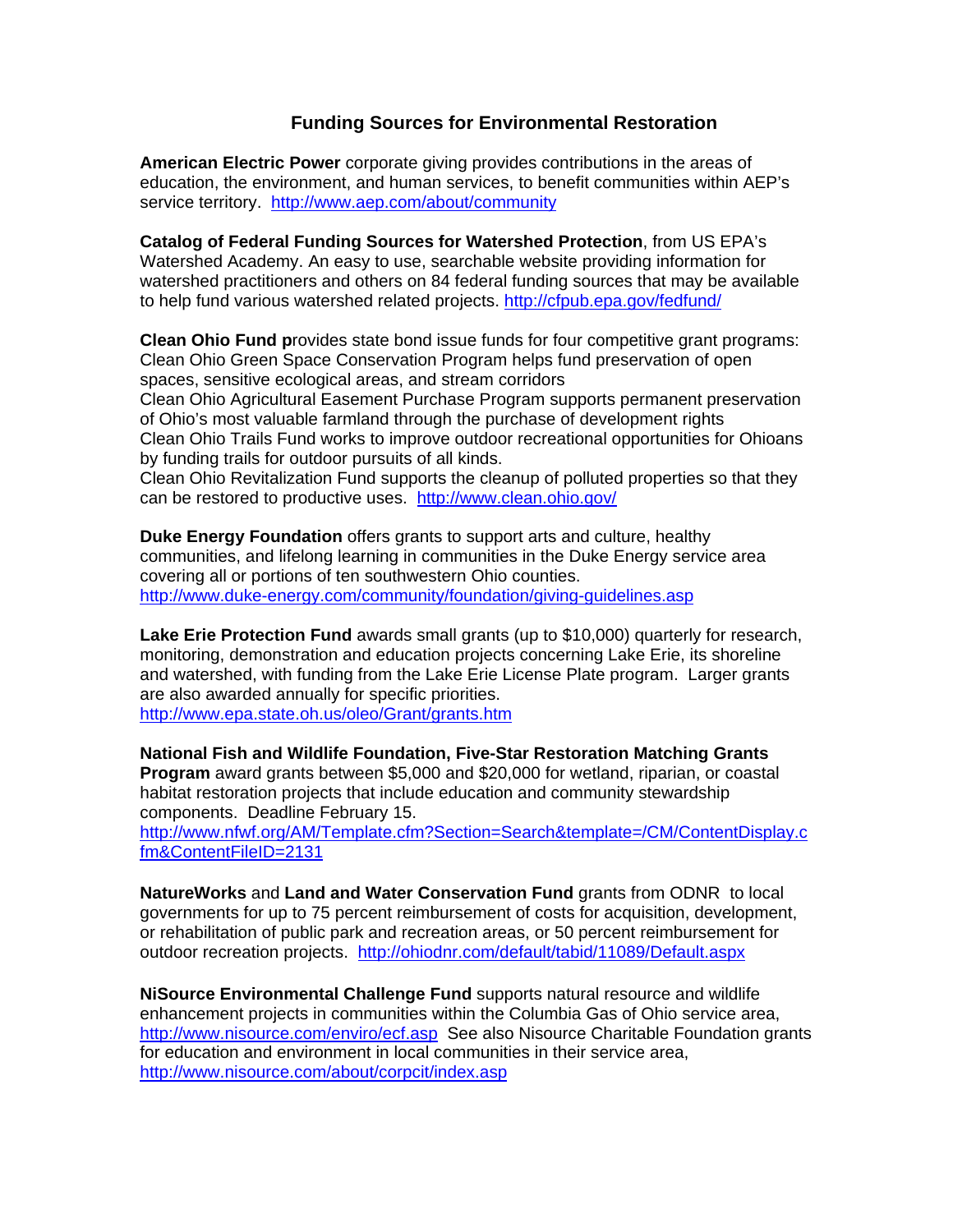**Ohio EPA 319 Grant Program** provides federal funds to correct water quality impairments to Ohio's surface and groundwater resources that are caused by nonpoint source pollution. <http://www.epa.state.oh.us/dsw/nps/319Program.html>

**Wetland Restoration Assistance** grants from ODNR, Eligible landowners can receive 50% cost-share for wetland restoration or a maximum of \$500 for each acre of wetland restored if they agree to a 10-year maintenace agreement. [http://ohiodnr.com/wildlife/Home/resources/mgtplans/wetlandrestoration/tabid/5810/Defa](http://ohiodnr.com/wildlife/Home/resources/mgtplans/wetlandrestoration/tabid/5810/Default.aspx) [ult.aspx](http://ohiodnr.com/wildlife/Home/resources/mgtplans/wetlandrestoration/tabid/5810/Default.aspx)